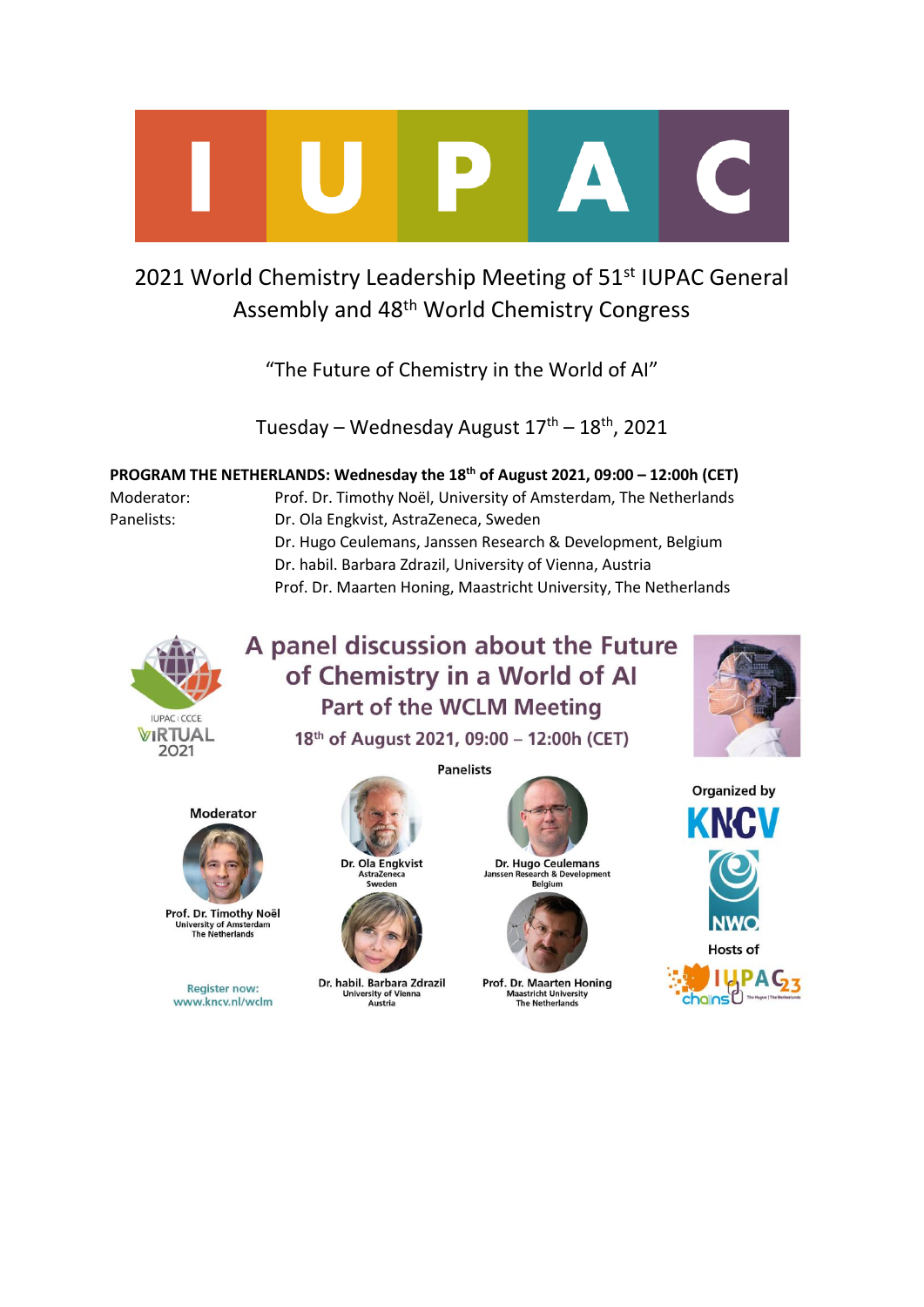# **PROGRAM**

# **08:50h Open digital room for participants**

# **09:00h Opening and introduction**

Welcome to The Netherlands by Prof. Dr. Timothy Noël

## **09:05h Set-up and introduction of panelists**

Moderator explains set-up

Introduction of panelists

- Dr. Ola Engkvist (head of Molecular AI in Discovery Sciences, AstraZeneca R&D)
- Dr. Hugo Ceulemans (Scientific Director Discovery Data Sciences at Janssen)
- Dr. habil. Barbara Zdrazil (University of Vienna)
- Prof. Dr. Maarten Honing (Maastricht University). Please introduce yourself briefly

## **09:30h Discussing the themes**

Short clip of introduction video is shown after which a corresponding statement is discussed.

**Discovery**: Processes and Tools of the Future **Determination**: Candidates for Process Development and Optimization **Development**: Products and services using AI in the Future **Impact**: R&D Laboratories and Instrumentation of the Future **Information**: Informatics, Datasets and Curation of the Future **Insight**: Analysis and Modeling Chemical Research of the Future

# **11:30h General Q&A for remaining questions**

# **11.50 Closing**

Hand off to Montreal, inviting everyone in 2 years to join us in The Hague during IUPAC2023: [www.iupac2023.org.](http://www.iupac2023.org/)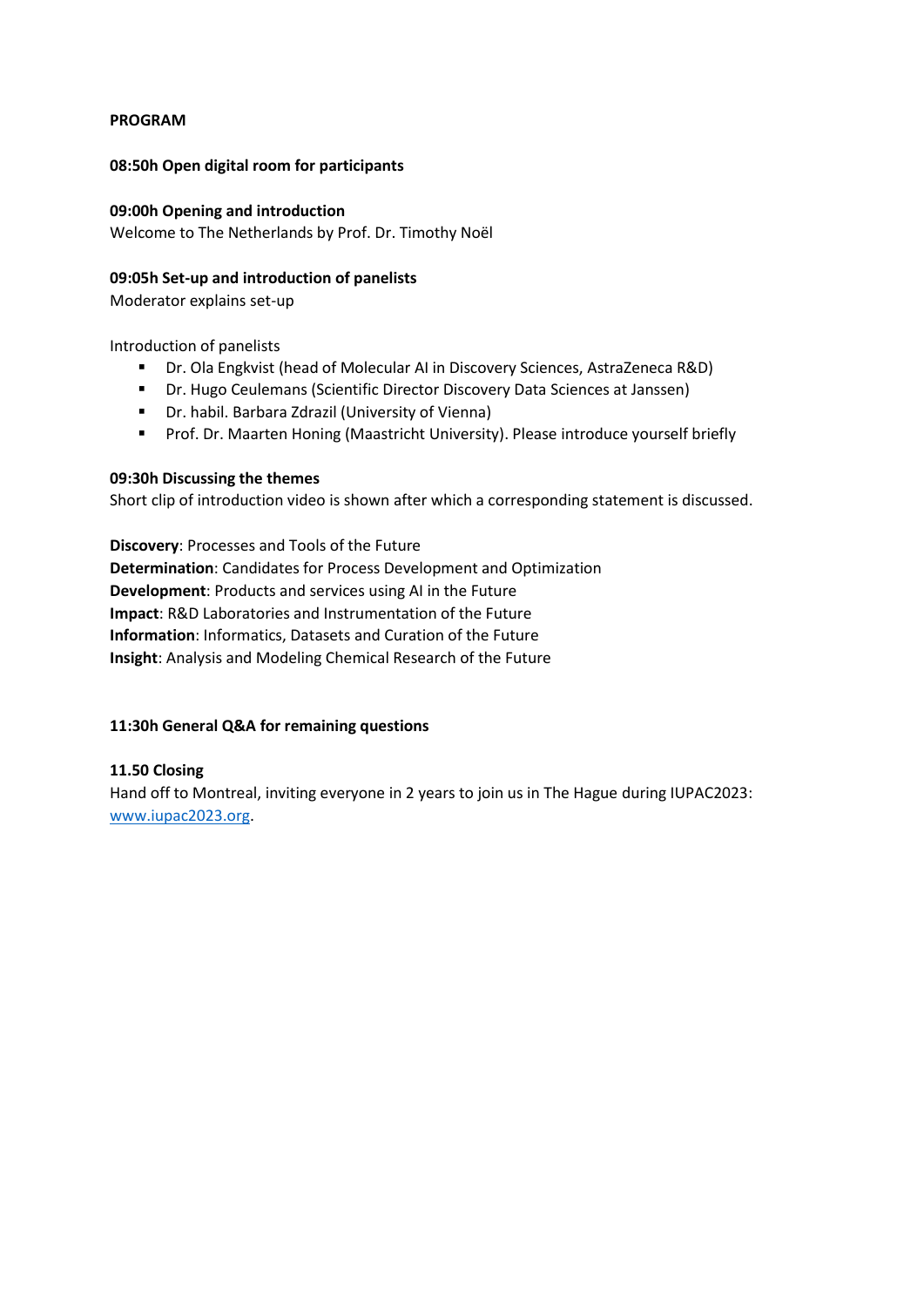#### **BIOGRAPHIES**



#### **Dr. Ola Engkvist**

Dr. Ola Engkvist is head of Molecular AI in Discovery Sciences, AstraZeneca R&D. He did his PhD in computational chemistry at Lund University followed by a postdoc at Cambridge University. After working for two biotech companies he joined AstraZeneca in 2004. He currently lead the Molecular AI department, where the focus is to develop novel methods for ML/AI in drug design, productionalize the methods and apply the methods to AstraZeneca's small molecules drug discovery portfolio. His main research interests are deep learning based molecular de novo design, synthetic route prediction and large scale molecular property predictions. He has published over 100 peerreviewed scientific publications. He is adjunct professor in machine learning and AI for drug design at Chalmers University of Technology and a trustee for Cambridge Crystallographic Data Center.

#### **Dr. Hugo Ceulemans**

As Scientific Director Discovery Data Sciences at Janssen, Hugo Ceulemans currently heads a multidisciplinary team that supports drug discovery with machine learning approaches. This team advises on impactful data generation and combines new with existing data to formalize and improve biological and chemical criteria for molecule selection and design and to propose attractive and efficiently synthesizable molecules to make and test. Hugo holds the degrees of MD, MSc in Bioinformatics and PhD in Molecular Biology, and prior to joining Janssen in 2008, he completed postdoctoral fellowships in molecular and computational biology at the University of Leuven and in structural bioinformatics at the European Molecular Biology Laboratories in Heidelberg.

#### **Dr. Habil. Barbara Zdrazil, Priv.-Doz.**

Barbara is a group leader at the University of Vienna, and works as a safety data scientist for the European Bioinformatics Institute (EMBL-EBI). Her research is concentrated on integrating Data Science approaches into the Computational Molecular Design process. She focuses on off-targets (mainly SLC transporters), and develops automatized computational techniques to link heterogeneous data sources, perform bioactivity profiling, and generate predictive models – especially for toxicity predictions. In addition, Barbara is interested in large-scale data analyses including time trend analyses by utilizing public domain data. At EMBL-EBI, Barbara is contributing to [Open Targets,](https://www.opentargets.org/) a project which aims to enable systematic target identification and prioritization. During her PhD, Barbara mainly worked on QSAR models for P-glycoprotein modulators in Gerhard Eckers' lab (University of Vienna). During her postdoc under the supervision of Hans-Dieter Höltje (University of Düsseldorf) she focused on structure-based modelling of DNA polymerase alpha. Barbara contributed to many EU-funded projects (including [eTOX,](https://pharminfo.univie.ac.at/projects/finished-projects/etox/) [OpenPHACTS,](https://pharminfo.univie.ac.at/projects/finished-projects/open-phacts/) [EU-ToxRisk\)](https://pharminfo.univie.ac.at/projects/eu-toxrisk/) and led a nationally funded FWF project focusing on [modelling of hepatic transporters](https://homepage.univie.ac.at/barbara.zdrazil/research/elucidating-hepatic-oatp-ligand-interactions-and-selectivity/) from 2017 - 2021. In 2020, she accomplished her Habilitation in Pharmacoinformatics. Barbara is also an Associate Editor for the [Journal of Cheminformatics.](https://jcheminf.biomedcentral.com/)